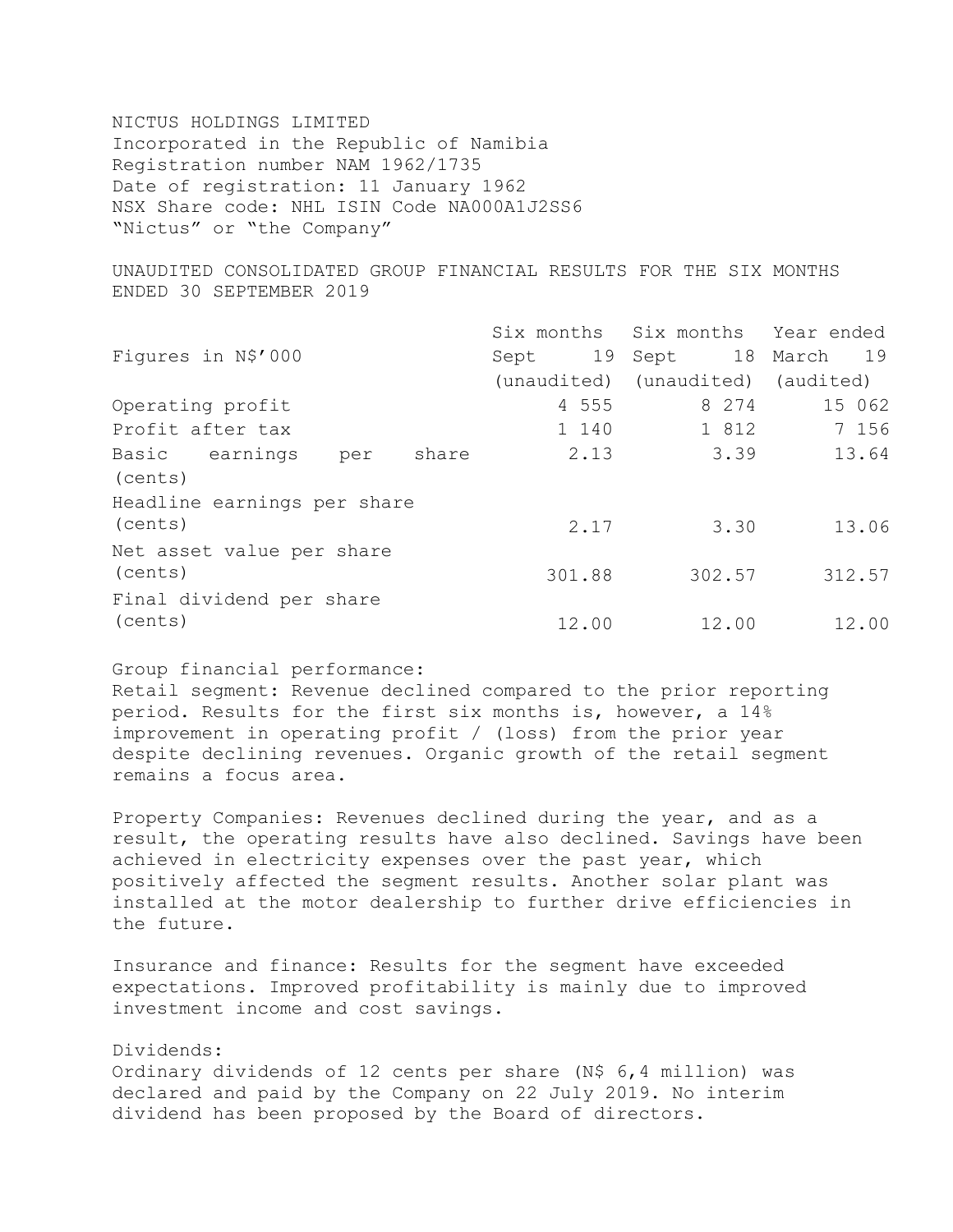## Outlook:

Various promotions and special transactions have been planned and implemented during the first six months within the retail segment. The initial results of these actions have been positive. The constant drive to achieve higher investment returns, even if only marginal, will remain a focus area.

Traditionally, the majority of the Group's earnings have been generated during the second half of the financial year, and the expectations are that this trend will continue during this financial year.

## Short-form announcement:

This short-form announcement is the responsibility of the directors. It is only a summary of the information contained in the full announcement and does not contain full or complete details. This announcement is not in itself reviewed or audited but is extracted from the underlying reviewed information.

Any investment decision should be based on the full announcement from Friday 5 December 2019, via the NSX link <https://senspdf.jse.co.za/documents/2019/nsx/isse/nhl/NHLSep2019.pdf> and also available on our website at [https://www.nictusholdings.com/page/investors/.](https://www.nictusholdings.com/page/investors/)

Copies of the full announcement are available for inspection at the Group's registered office at no charge, weekdays during office hours.

## Directors:

The following directors were re-elected at the Annual General Meeting on 29 August 2019 – Gerard Swart, NC Tromp and WO Fourie. TB Horn was also elected as an independent non-executive director. JD Mandy retired as director as well as Chairman of the Audit committee on the same day.

Gerard Swart (Independent non-executive Chairman), TB Horn (Independent non-executive), NC Tromp (Non-executive), GR de V Tromp (Non-executive), PJ de W Tromp (Managing Director), FR van Staden (Executive)and WO Fourie (Executive).

Registered office: 1<sup>st</sup> floor, Nictus building, 140 Mandume Ndemufayo avenue, P O Box 755, Windhoek, Namibia, Registration nr. 1962/1735, NSX Share code: NHL, ISIN Code NA000A1J2SS6.

By order of the Board